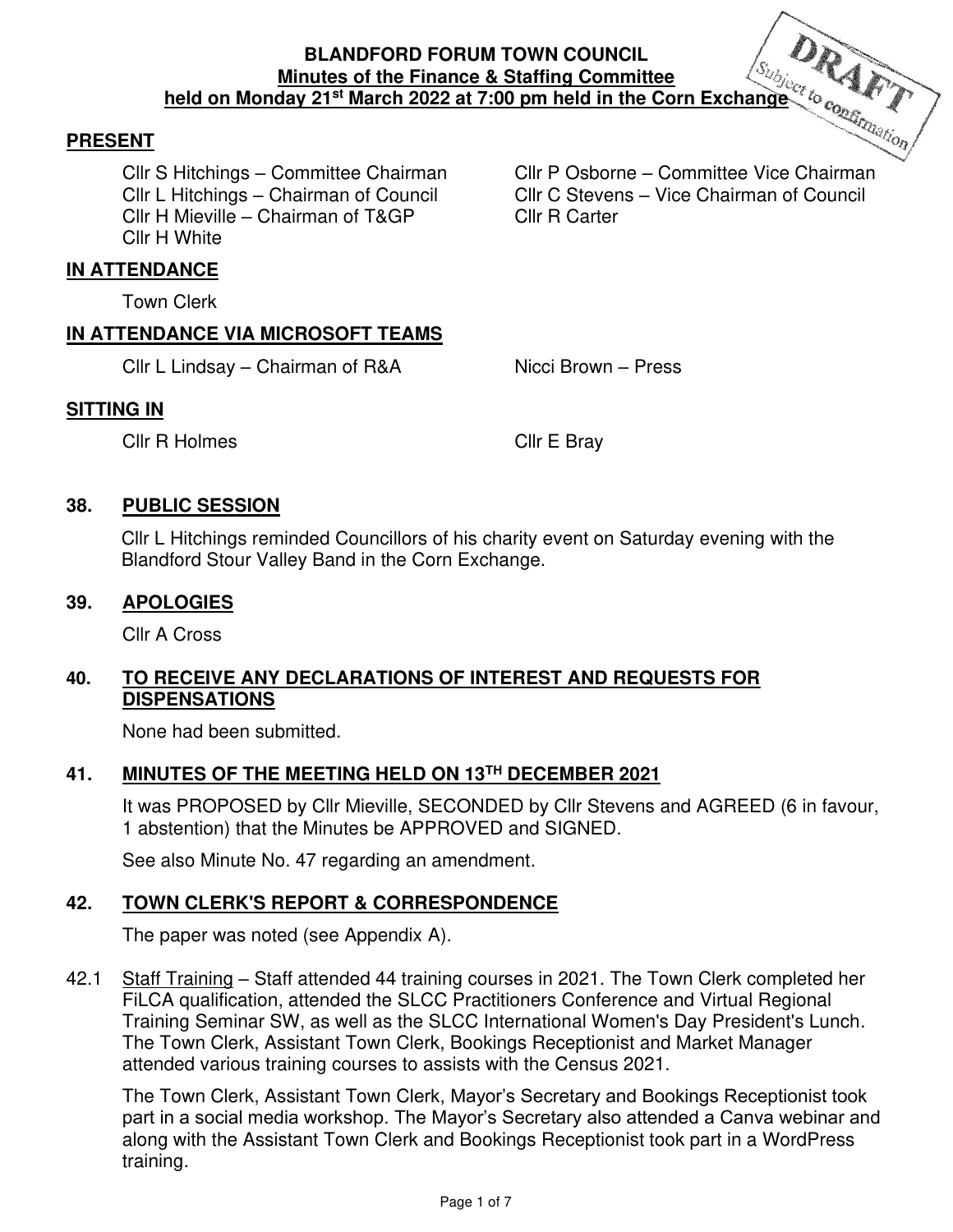# **42. TOWN CLERK'S REPORT & CORRESPONDENCE (cont)**

Both the Town Clerk and Operations Manager attended the Right Tree in the Right Place for the Right Reason seminar as well as the IOSH Directing Safely training, which the Grounds & Properties Supervisor also attended.

The Town Clerk and Assistant Town Clerk attended the Code of Conduct training. The Assistant Town Clerk attended the Planning and Power training. The interim Finance officer took part in a course about the Year-End accounts and audit. The Market Manager attended a NABMA webinar management training and the NABMA conference. All three Caretakers and two of the outdoor staff took part in a scaffold tower training. All staff took part in a Manual Handling course.

- 42.2 Councillor Training In 2021 Councillors attended 23 training courses in total. In March Cllrs Stevens and Mieville attended the Welcome Back Fund webinar. Cllr Stayt attended Planning and Power. Cllrs Carter and Holmes took part in NALC The Future of High Streets and Town Centres in September. In October Cllrs Cross and White went to the DAPTC Role of Local Councils in Planning training. The DAPTC Important Planning Concepts training was held in November, which Cllr Cross attended. In November Cllr Herbert attended DAPTC New Cllr Induction course and both Cllrs White and Stevens attended the DAPTC AGM. All Councillors, bar Cllr Lacey-Clarke and Quayle, attended the Code of Conduct training.
- 42.3 Pay Award The pay award for all staff from  $1<sup>st</sup>$  April 2021 has been agreed, at a national level, at 1.75%, which is being applied as back pay in the March salaries.

# **43. ANALYTICAL REVIEW OF EXPENDITURE AGAINST BUDGET FOR THE FOLLOWING:**

43.1 Administration Budget for the year to 28<sup>th</sup> February 2022

The paper was noted (see Appendix B).

43.2 Overall Revenue Budget for the year to 28<sup>th</sup> February 2022

The paper was noted (see Appendix C).

43.3 General Reserves

The paper was noted (see Appendix D).

# **44. REVIEW OF FINANCE DOCUMENTATION**

44.1 To receive and retrospectively approve the cheque payment 011128 (Sheet 870) totalling £122.85

It was PROPOSED by Cllr S Hitchings, SECONDED by Cllr Osborne and AGREED unanimously that

**The cheque payment 011128 (Sheet 870) totalling £122.85 is received and retrospectively approved.** 

44.2 To receive and retrospectively approve direct debit payments for the period 1<sup>st</sup> November 2021 to 31<sup>st</sup> January 2022 (sheets 190-192) totalling £90,358.17

It was PROPOSED by Cllr S Hitchings, SECONDED by Cllr Osborne and AGREED unanimously that

**The direct debit payments for the period 1st November 2021 to 31st January 2022 (sheets 190-192) totalling £90,358.17 are received and retrospectively approved.**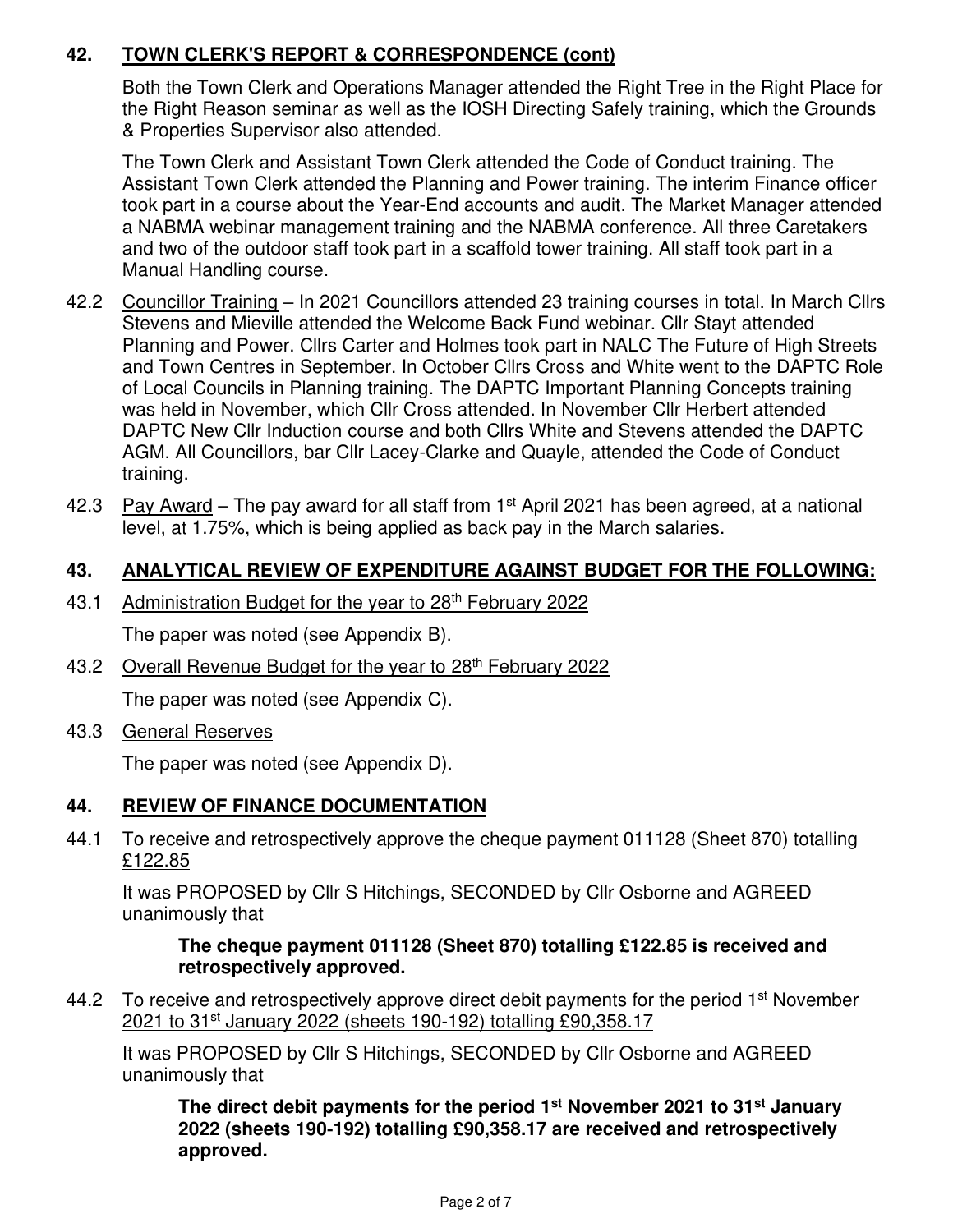# **44. REVIEW OF FINANCE DOCUMENTATION (CONT)**

44.3 To receive and retrospectively approve Online Faster Payments FP070 to FP080 totalling £163,899.93

It was PROPOSED by Cllr S Hitchings, SECONDED by Cllr Osborne and AGREED unanimously that

### **Online Faster Payments FP070 to FP080 totalling £163,899.93 are approved retrospectively.**

- 44.4 There are no BACS payments to retrospectively approve
- 44.5 There are no CHAPS payments to retrospectively approve
- 44.6 Retrospective approval of the Investment Account for the period  $1<sup>st</sup>$  November 2021 to 31 $<sup>st</sup>$ </sup> January 2022

The paper was noted (see Appendix E).

It was PROPOSED by Cllr L Hitchings, SECONDED by Cllr Carter and AGREED unanimously that

## **The Investment Account for the period 1st November 2021 to 31st January 2022 is approved retrospectively.**

45.7 Report by Chairman on Bank Reconciliation and Petty Cash check

Cllr S Hitchings carried out a petty cash check, which was correct, and confirmed that the monthly bank reconciliation had been undertaken during the period and everything was found to be in order.

45.8 Bank Reconciliation to 31<sup>st</sup> January 2022

The paper was noted (see Appendix F).

# **46. REVIEW OF VARIABLE DIRECT DEBITS**

The paper was noted (see Appendix G).

It was PROPOSED by Cllr L Hitchings, SECONDED by Cllr Carter and AGREED unanimously that

 **The variable direct debits are approved.** 

# **47. TO RECEIVE THE INTERNAL AUDITOR'S REPORT**

The paper was noted (see Appendix H).

It was PROPOSED by Cllr S Hitchings, SECONDED by Cllr Stevens and AGREED unanimously that

# **The Town Council retrospectively approves the following payments:**

- **Direct Debit payment of £16 on 25th June 2021 (Sheet 185a)**
- **Direct Debit payments for the period 1st May 2021 to 31st July 2021 (Sheets 184 – 186) totalling £96,008.86 (previously approved at September F&S meeting at £82,702.10)**
- **Faster Payments sheets FP034 to FP050 totalling £1,004,114.49 (previously approved at June F&S meeting at £1,044,114.30)**

**ACTION: TOWN CLERK**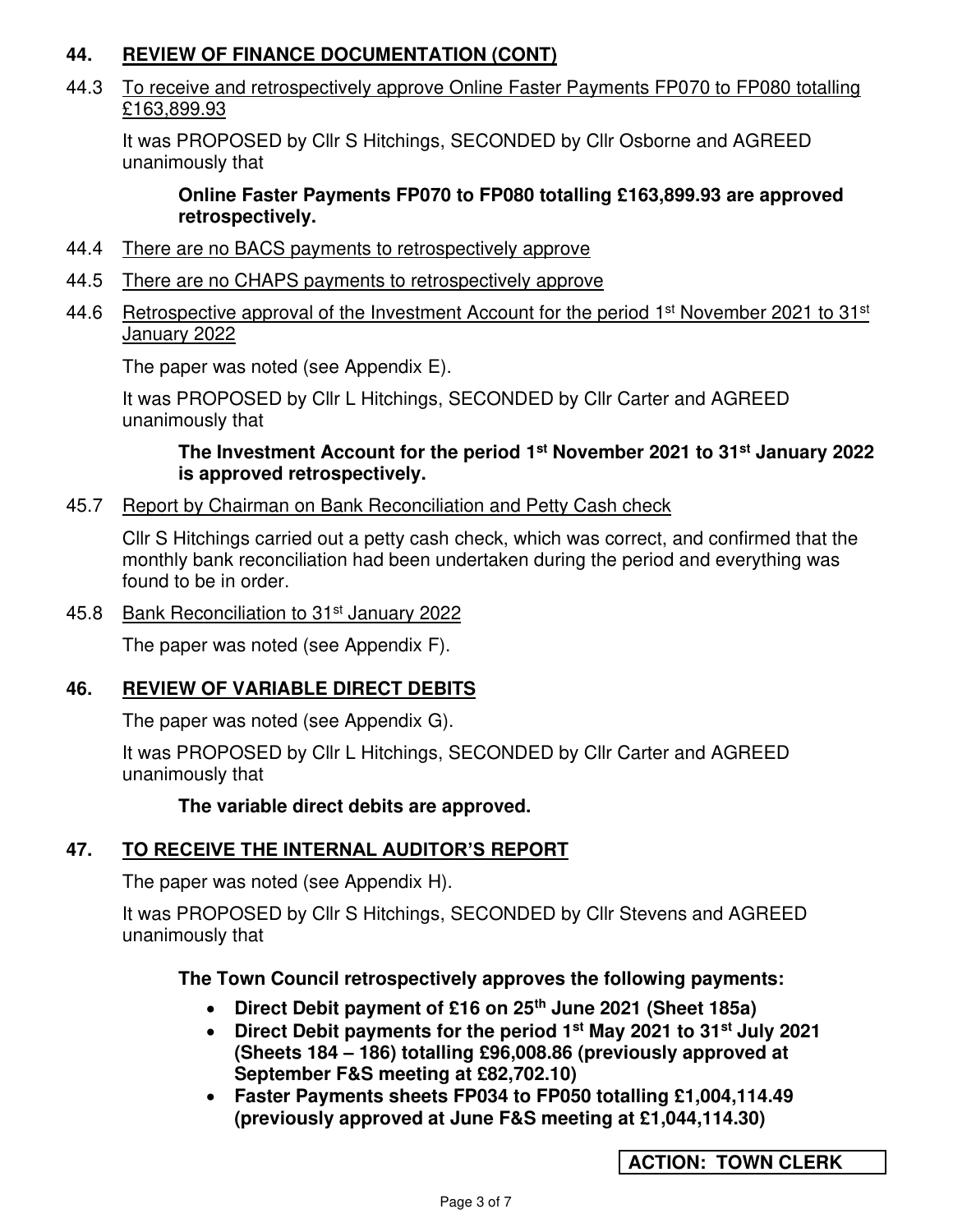# **47. TO RECEIVE THE INTERNAL AUDITOR'S REPORT (cont)**

It was PROPOSED by Cllr S Hitchings, SECONDED by Cllr Stevens and AGREED unanimously that a **RECOMMENDATION is made to full council that** the wording is clarified and amended accordingly that

**The Town Council approves the budget and confirms the precept for 2022/2023 at £803,241.** 

**ACTION: TOWN COUNCIL** 

#### **48. INSURANCE RISK ASSESSMENT RELATING TO THE TOWN COUNCIL'S INSURANCE COVER AND APPROVAL OF INSURANCE PREMIUMS FOR 2022/23**

The paper was noted (see Appendix I).

It was PROPOSED by Cllr L Hitchings, SECONDED by Cllr Carter and AGREED unanimously that a **RECOMMENDATION is made to full council that**

**The Town Council confirms there are no other aspects of insurance that they wish to amend, apart from the removal of the Old Bath House.** 

**The Town Council agrees the insurance premium for 2022/23 and approves expenditure of £13,622.28 (Expenditure Authority: Localism Act 2011 s1-8).** 

**ACTION: TOWN COUNCIL** 

## **49. REVIEW OF THE RISK ASSESSMENT MANAGEMENT POLICY (INCLUDING FINANCIAL) ARRANGEMENTS FOR 2022/23**

The paper was sent to Councillors separately due to the size of the document.

It was PROPOSED by Cllr Carter, SECONDED by Cllr Mieville and AGREED unanimously that a **RECOMMENDATION is made to full council that** 

**The Town Council approves the Risk Management Policy (including Financial) arrangements for 2022/23 and has no amendments.** 

**ACTION: TOWN COUNCIL** 

# **50. REVIEW OF ASSET REGISTER**

The paper was noted (see Appendix J).

It was PROPOSED by Cllr L Hitchings, SECONDED by Cllr Mieville and AGREED unanimously that a **RECOMMENDATION is made to full council that**

**The Asset Register is approved.** 

**ACTION: TOWN COUNCIL** 

# **51. TO CONSIDER THE CURRENT STATUS OF BAD DEBTS WITH THE TOWN COUNCIL**

The paper was noted (see Appendix K) and the Clerk advised that the ex-employee has since been due back pay of £49.29, which reduces the total amount owed to £455.63.

It was PROPOSED by Cllr Carter, SECONDED by Cllr White and AGREED unanimously that a **RECOMMENDATION is made to full council that**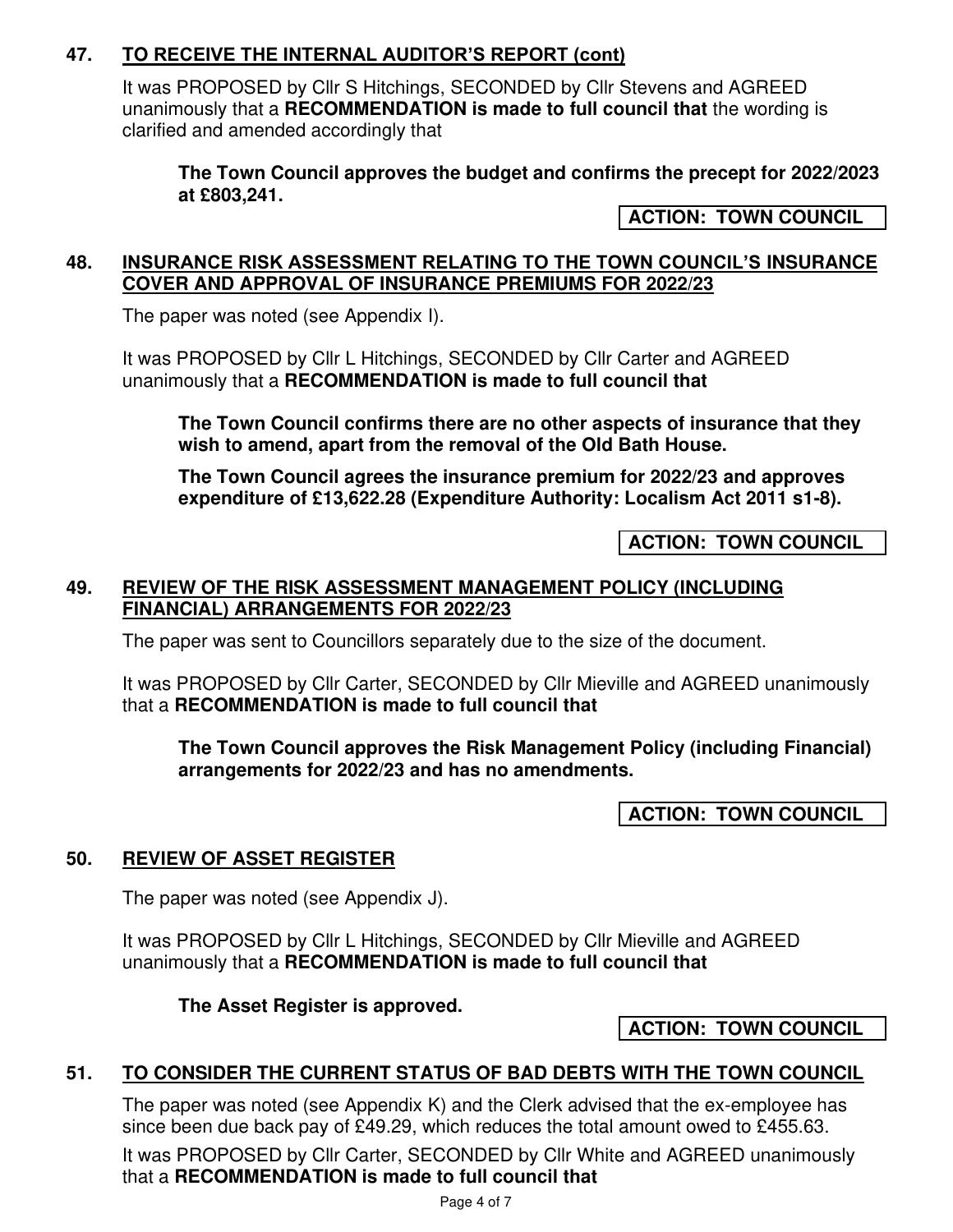# **51. TO CONSIDER THE CURRENT STATUS OF BAD DEBTS WITH THE TOWN COUNCIL (CONT)**

## **The sum of £880.63 is written off to bad debts.**

**ACTION: TOWN COUNCIL** 

The Town Clerk is also asked to seek advice from BUFC on procedures within the league regarding the away club and the vandalised door.

**ACTION: TOWN CLERK** 

#### **52. TO REVIEW THE FINANCE & STAFFING COMMITTEE REMIT AND THE FINANCIAL REGULATIONS (NO PROPOSED AMENDMENTS FROM STAFF TO EITHER DOCUMENT – LAST UPDATED SEPTEMBER 2021)**

It was noted that there were no proposed amendments.

# **53. TO RECEIVE A REPORT ON THE FREE VENUE HIRE REQUESTS RECEIVED FOR 2021/22**

The paper was noted (see Appendix L).

It was PROPOSED by Cllr Mieville, SECONDED by Cllr Stevens and AGREED unanimously that a

#### **The Free Venue Hire policy is continued.**

#### **54. TO CONSIDER GRANT APPLICATIONS**

54.1 Blandford Cricket Club

The paper was noted (see Appendix M).

It was PROPOSED by Cllr Carter, SECONDED by Cllr White and AGREED unanimously that a **RECOMMENDATION is made to full council that** 

**A grant of £833 is approved for the purchase of items for Blandford Cricket Club's junior players (Expenditure Authority: Localism Act 2011 s1-8).** 

**ACTION: TOWN COUNCIL** 

#### 54.2 Blandford & District Branch, Royal British Legion

The paper was noted (see Appendix N).

It was PROPOSED by Cllr Mieville, SECONDED by Cllr Carter and AGREED (6 in favour, 1 abstention) that a **RECOMMENDATION is made to full council that** 

**A grant of £150 is approved towards the purchase of two gazebos for events in the town (Expenditure Authority: Localism Act 2011 s1-8).** 

**ACTION: TOWN COUNCIL** 

#### 54.3 Blandford Literary Festival

The paper was noted (see Appendix O).

It was PROPOSED by Cllr Osborne, SECONDED by Cllr White and AGREED unanimously that a **RECOMMENDATION is made to full council that** 

**A grant of £100 is approved for printing materials for the Blandford Literary Festival (Expenditure Authority: Localism Act 2011 s1-8).** 

**ACTION: TOWN COUNCIL**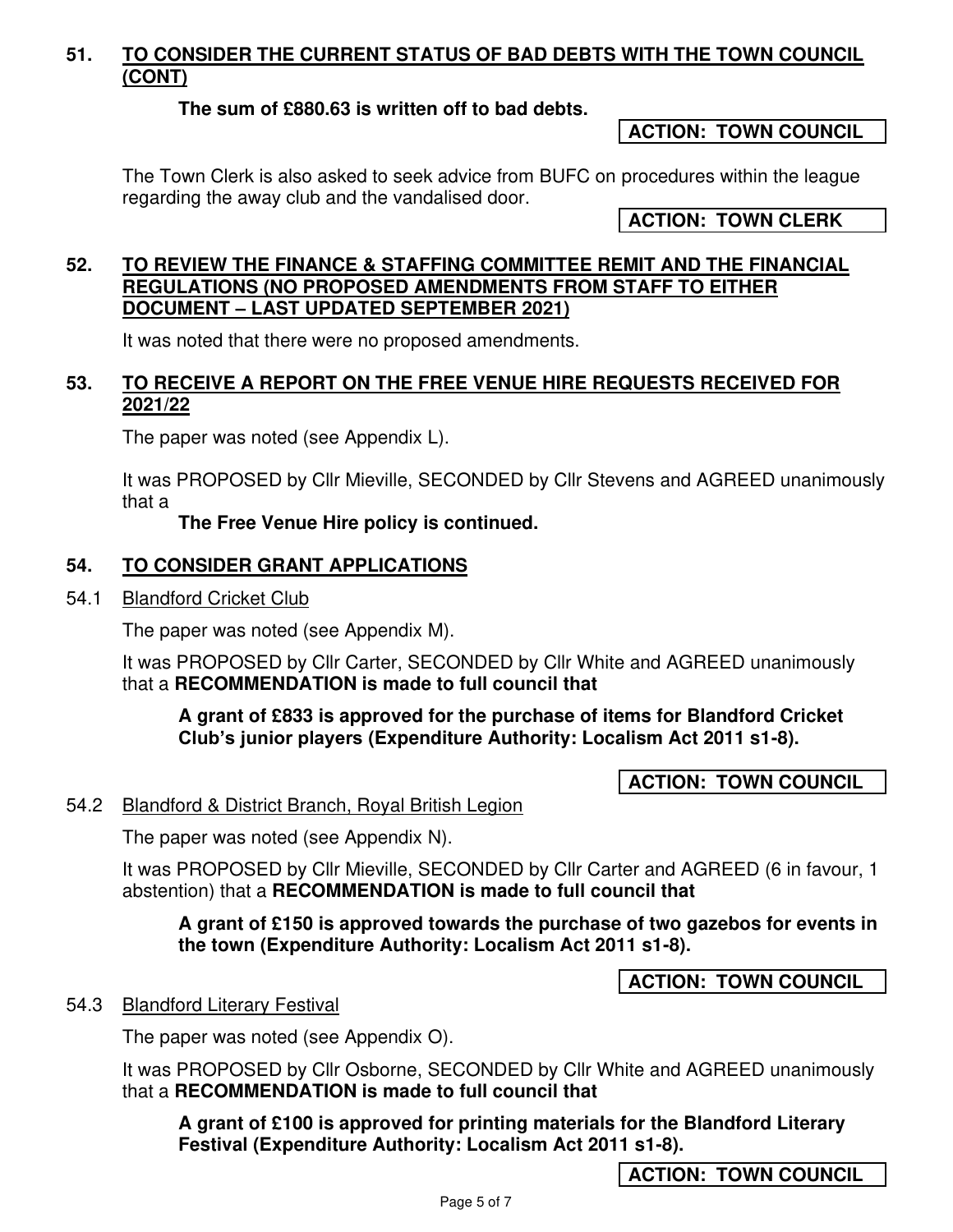# **54. TO CONSIDER GRANT APPLICATIONS (cont)**

## 54.4 Knees Up Healthy Living

The paper was noted (see Appendix P).

It was PROPOSED by Cllr Osborne, SECONDED by Cllr Stevens and AGREED unanimously that a **RECOMMENDATION is made to full council that** 

**A grant of £1,500 is approved for Knees Up, towards the cost of a defibrillator, and the organisation is asked to consider an external unit accessible for all and is advised of a grant that may support them further (Expenditure Authority: Localism Act 2011 s1-8).** 

**ACTION: TOWN COUNCIL** 

8:19pm – Cllr White left the meeting.

## **55. SERVICE LEVEL AGREEMENTS**

8:21pm – Cllr White returned to the meeting.

55.1 To consider entering into a new SLA with Blandford Youth & Community Centre

The paper was noted (see Appendix Q).

It was PROPOSED by Cllr S Hitchings, SECONDED by Cllr Carter and AGREED unanimously that a **RECOMMENDATION is made to full council that**

**The Town Council is not in a position to consider entering into a new service level agreement with the Youth & Community Centre at this stage, due to insufficient information received to date. The fully costed business plan is still awaited but, in the meantime, the council agrees to ring fence the unclaimed funding from 21-22 (April-June and July-August) from Grants budget line and carries it forward, making it available for the next six months up to the end of July 2022. If the information that is normally requested from the SLA is submitted the funds will be released.** 

**It was noted that the October-December and January-March quarters have not yet been claimed at this stage.** 

**ACTION: TOWN COUNCIL** 

#### 55.2 To approve the SLA with Blandford Food Bank

The paper was noted (see Appendix R).

It was PROPOSED by Cllr L Hitchings, SECONDED by Cllr Mieville and AGREED unanimously that a **RECOMMENDATION is made to full council that** 

**The Town Council approves the SLA with the Blandford Food Bank for a period of three years from 1st April 2022 subject to the following amendment at 10.4:** 

**In cases where there is an agreed reduction of service or termination, then after all legal commitments have been met, the Council is entitled to repayment of the grant.** 

**ACTION: TOWN COUNCIL**